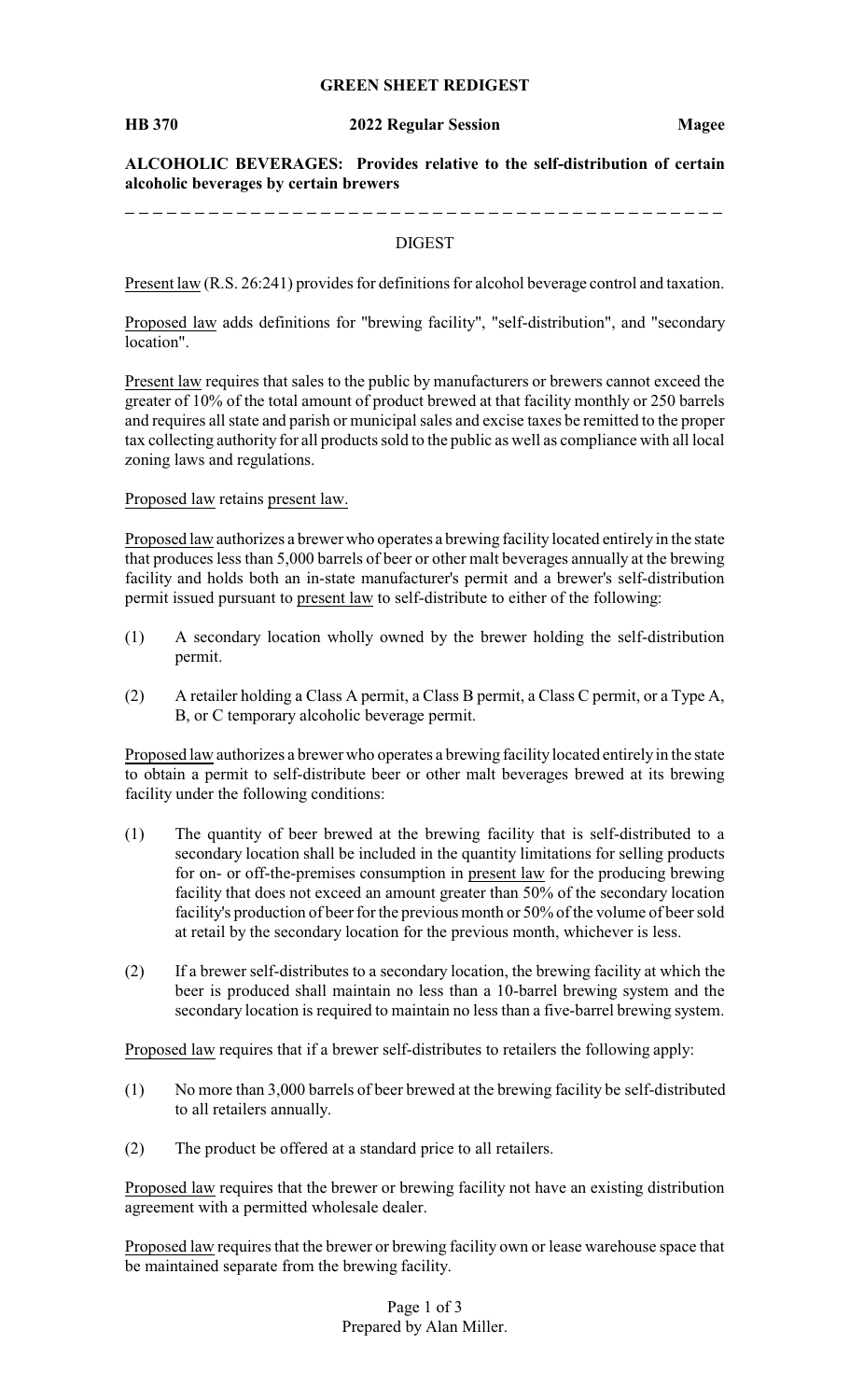Proposed law requires that the brewer or brewing facility own or lease delivery equipment dedicated for the primary use of distribution and delivery of only those products brewed at the brewing facility.

Proposed law requires the brewer to remit all state sales and excise taxes on all beer or other malt beverages produced at its brewing facilitythat is self-distributed to a secondarylocation.

Proposed law requires the secondarylocation to remit all parish or municipal sales and excise taxes on any amount received through self-distribution by the brewer to the proper tax collecting authority for all products sold to the public.

Proposed law requires the brewer or brewing facility to provide a monthly report of all sales from the brewing facility and all sales from self-distribution to the office of alcohol and tobacco control.

Proposed law authorizes a brewing facility to enter into a distribution agreement with a permitted wholesale dealer or make application for a self-distribution permit. However, no brewing facility shall distribute through the permitted wholesale dealer and self-distribution.

Proposed law provides that any brewing facility that engages in self-distribution be subject to applicable state regulations.

Proposed law authorizes a brewer who operates a brewing facility located entirely within the state and who holds an in-state manufacturer's permit to use a wholesaler, for a set fee, to transfer beer or other malt beverages brewed at the brewing facility to another brewing facility in the state owned wholly by the brewer to sell or serve to the public for consumption on- or off-the-licensed premises under the following circumstances:

- (1) A transferring brewing facility that maintains no less than a 10-barrel brewing system, and the receiving brewing facility owned wholly by the transferring brewing facility maintains no less than a five-barrel brewing system.
- (2) The quantity of beer transferred is included in the quantity limitation for selling products by a brewer to the public for on- or off-the-licensed premises consumption for the brewing facility receiving the transferred beer.
- (3) The quantity of beer transferred does not exceed an amount greater than 50% of the receiving brewing facility's production of beer for the previous month or 50% of the volume of beer sold at retail by the receiving facility for the previous month, whichever is less.
- (4) The receiving brewing facility remits all state and parish or municipal sales and excise taxes to the proper tax collecting authority for all products received and sold to the public.

Present law provides a fee schedule for those engaged in the business of dealing in malt beverages or beverages of low alcoholic content.

Proposed law retains present law and adds that brewers engaged in self-distribution shall pay a \$1,500 permit fee.

(Amends R.S. 26:359(A); Adds R.S. 26:241(27) through (29), 242, 243, and 271(A)(7))

Summary of Amendments Adopted by House

The House Floor Amendments to the engrossed bill:

1. Make technical changes.